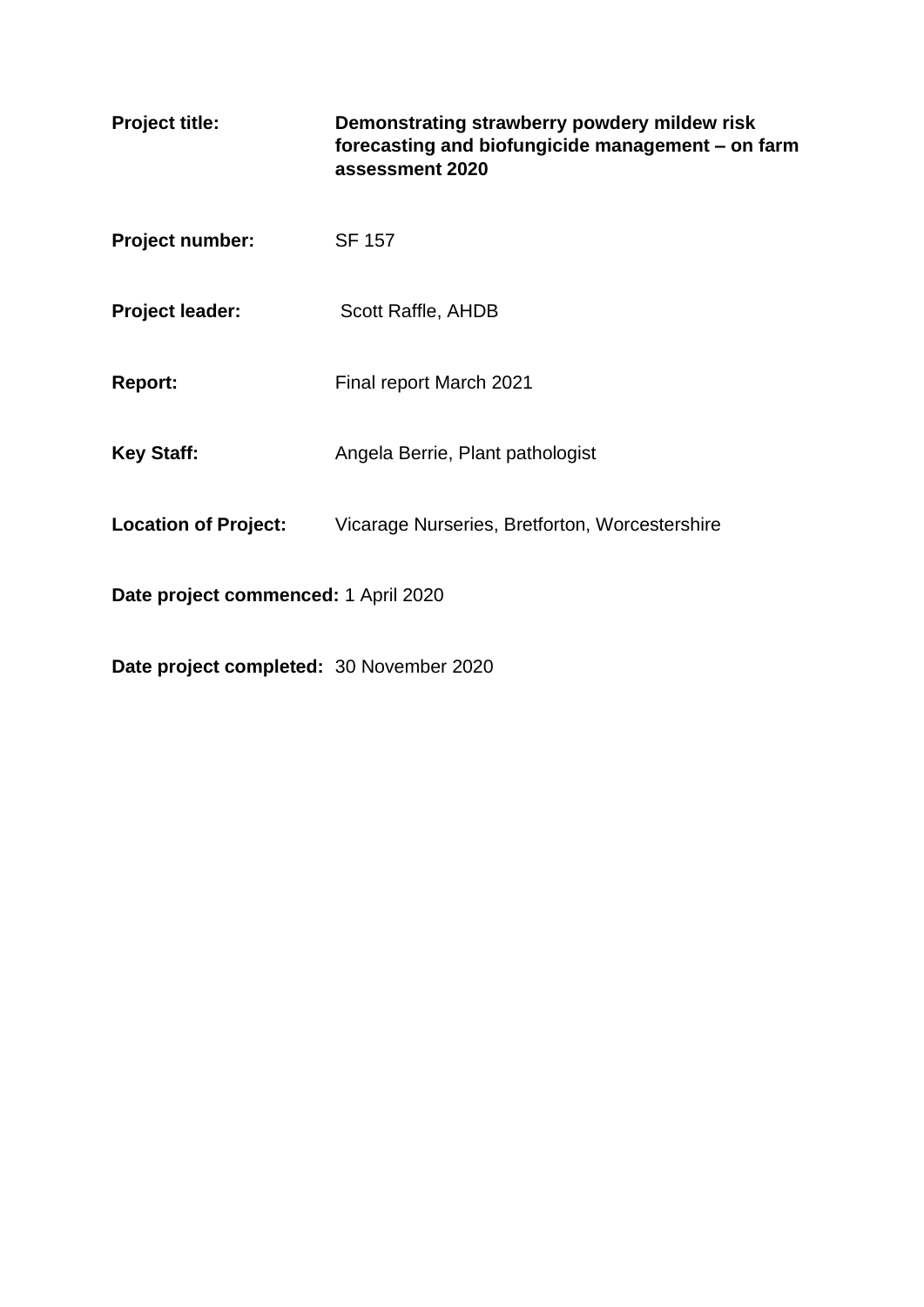## **GROWER SUMMARY**

## **Headline guidance from trial**

• In this trial, the risk of strawberry powdery mildew infection occurring was reliably worked out using the weekly weather forecast and a simple 'look-up' table (below).

| Simplified Mildew risk in relation to daily average temperature |                 |                    |  |  |
|-----------------------------------------------------------------|-----------------|--------------------|--|--|
| and relative humidity                                           |                 |                    |  |  |
| <b>Condition</b>                                                |                 | <b>Mildew risk</b> |  |  |
| <b>Temperature</b>                                              | <b>Humidity</b> |                    |  |  |
| < 14                                                            | Not relevant    | Low                |  |  |
| $\geq 14$                                                       | $< 82\%$        | <b>Moderate</b>    |  |  |
| $\geq 14$                                                       | $\geq 82\%$     | <b>High</b>        |  |  |

- Assess the risk category for each day using the weather forecast and criteria in the table. The entire week of cumulative seven days is then estimated as a low, medium or high-risk week, but take account of farm conditions such as full cover poly tunnels. (Details on how to determine the risk are included in the appendix of the main report).
- Start the spray programme as soon as temperatures and humidity start to increase, even though the risk may still fall within the 'low' category. The start can often be delayed until May or even early June. Ensure excellent spray cover to the underside of the leaves and to the young leaves and developing flowers deep in the crown.
- A conventional mildew product should always be used for the first spray of the year.
- The two biopesticides assessed in this trial (Sonata and AQ10) only worked well in periods of low risk. Sonata and AQ10 were used without wetters and at the rates advised on the label.
- Watch the crop very closely at least once a week using a hand lens and move to conventional products immediately the tiniest specks of mildew hyphae are seen and especially if the forecast risk has increased.
- Moderate and high risks need conventional mildew products, not biopesticides for reliable control.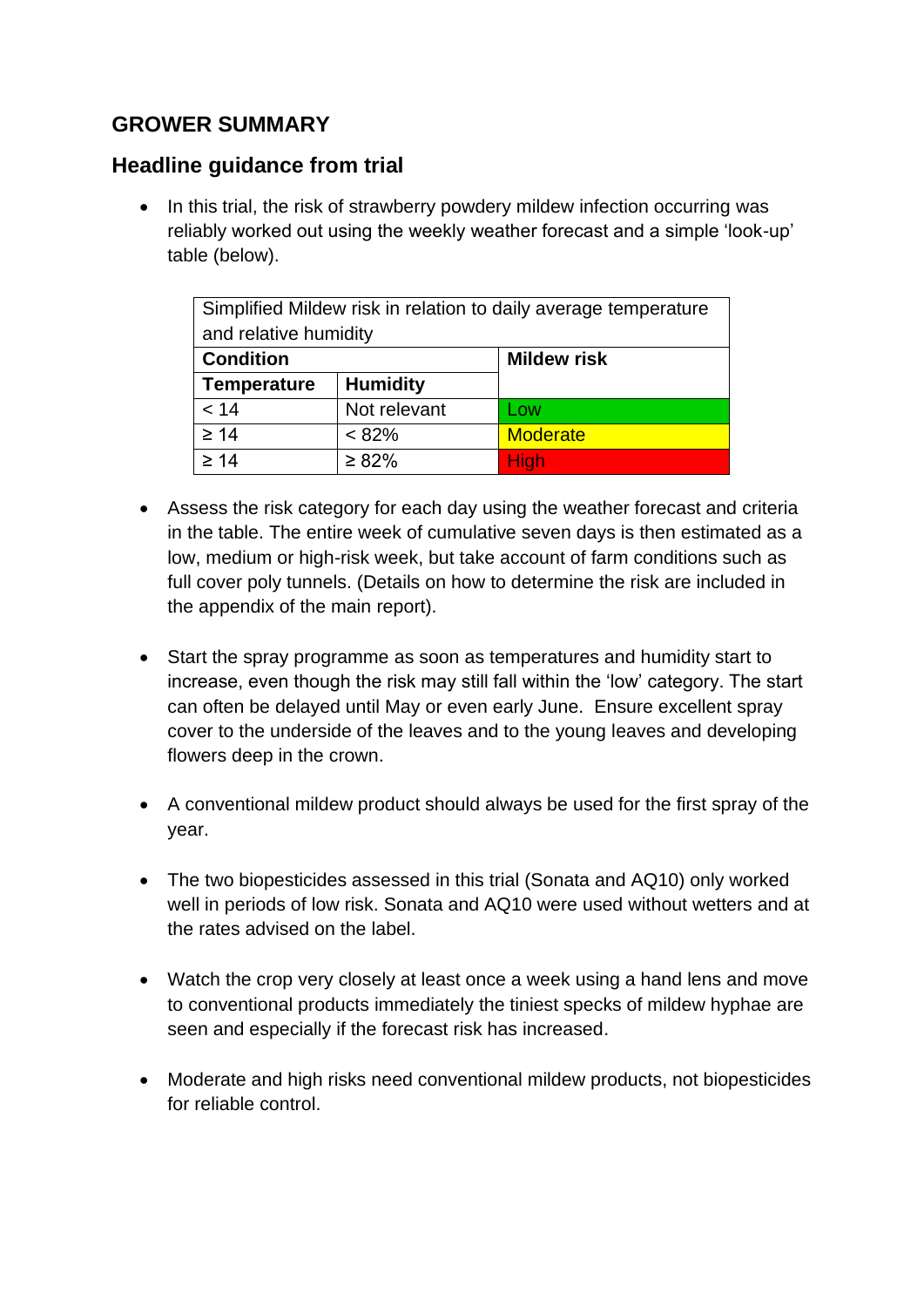- In this trial, a weekly programme of conventional mildewcides, starting in early April, gave reliable control through the whole season for the rest of the farm and in the control area.
- In the trial tunnel, the spray programme started on 10 June when the risk had increased to moderate, resulting in a serious outbreak of mildew in the trial area. In hindsight, the risk judgements were perhaps too optimistic and the programme should have started a week earlier when the risk started to increase. This probably would have avoided the increase in mildew. At the start, biopesticides were used too optimistically in the trial area.
- Action taken by the grower using conventional products, including four potassium bicarbonate sprays, successfully dealt with this early epidemic in the trial tunnel, such that the mildew incidence had fallen considerably by the second assessment in August and was negligible and similar to that in the routine tunnel by the final assessment in September.

## **Background and expected deliverables**

Over 15 years ago, a computer based strawberry powdery mildew risk prediction model was developed by Xiangming Xu at NIAB EMR in Kent. The model which uses knowledge of the optimum temperature and relative humidity for mildew infection to occur, was utilised in AHDB Projects SF 62 and SF 62a and demonstrated that growers can successfully use it to determine the need for applying protective fungicides to avoid infection.

However, despite being used successfully in these projects, UK growers have been slow to adopt it on commercial strawberry farms. Some growers have found it difficult and impractical to run the computer-based model using the required data loggers in the field. Furthermore, powdery mildew infection is so common in protected strawberry crops and can be so damaging to fruit yields and quality, that the majority of growers and agronomists feel more comfortable sticking to a routine prophylactic protective fungicide spray programme.

More recently, in an Integrated Pest and Disease Management Project funded by AHDB from 2015-2020 (SF 157), a simplified model employing weather forecast data and a 'look-up' table was used as part of a novel management approach to controlling powdery mildew and Botrytis in a protected everbearer strawberry (cultivar Amesti). The project demonstrated the potential to cut fungicide use for mildew by half. Instead of using the computer-based model, BBC weather forecast data (predicted for the next seven days) for the site was used in combination with a simple 'look-up' table to calculate the risk of mildew infection for the coming week. Criteria used in deciding upon the need to spray included this mildew risk 'look-up' table, weekly inspections of growth stage and rate of growth and weekly monitoring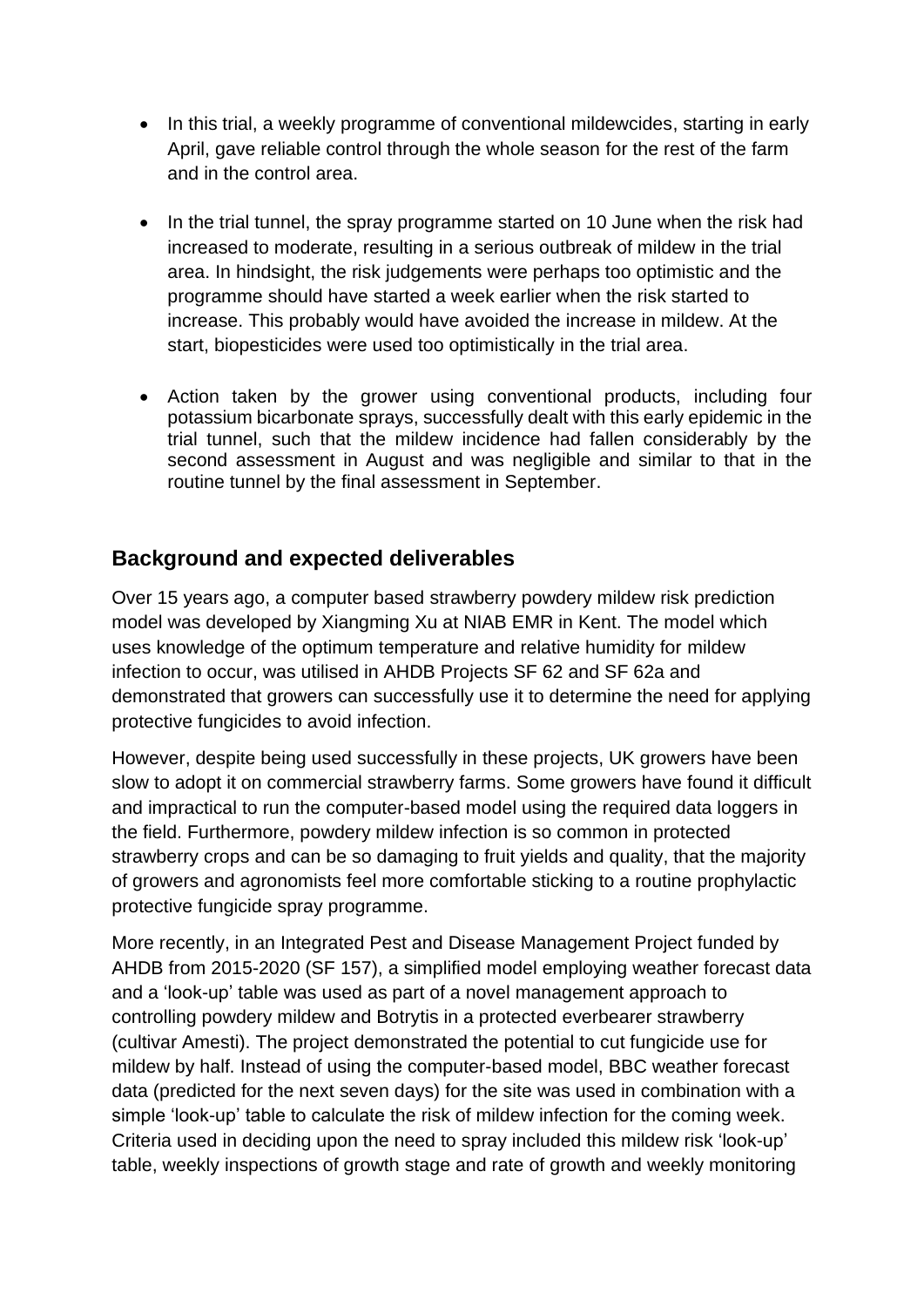for the presence of very early signs of powdery mildew infection. In addition, when the predicted risk of infection occurring was moderate, the biopesticides 'Sonata' and 'AQ10' were relied upon rather than conventional fungicides.

To consider whether such savings could be made and if biopesticides could be relied upon in a commercial setting using a similar approach in 2021, a demonstration trial was set up at Vicarage Nurseries, Bretforton, near Evesham in Worcestershire, by kind permission of Jaswinder Singh. The trial was set up using a single multi-bay tunnel of table-top (five rows per tunnel) everbearer strawberries (cultivar Murano) within a commercial plantation of the same cultivar.

No replication or statistical analyses were applied. The trial tunnel was managed using the same approach as Project SF 157, employing BBC weather forecast data in the simplified risk prediction table to determine the need to spray, coupled with weekly crop monitoring for growth stage, rate of growth and symptoms of early mildew infection. The trial was managed by plant pathologist Angela Berrie, aided by ADAS agronomist Robert Irving and farm manager Jaswinder Singh. The trial tunnel was compared to the remainder of the Murano crop which received routine weekly preventive fungicide applications from April until September.

At the end of the season, the total number and type of fungicides used on both the trial tunnel and the remainder of the crop were compared, whilst also contrasting the level of mildew control achieved in each. In addition, grower Jaswinder Singh and agronomist Robert Irving, offered their opinion on how confident they would be to adopt this management approach for mildew control in future.

There were two basic questions that they asked at the end of this trial:

- Was the weekly risk assessment, a forecast based on BBC weather data for the post code and assessed by Angela Berrie (took an hour per week) useful?
- Were the biopesticides AQ10 and Sonata useful?

## **Summary of the project and main conclusions**

The trial began in March 2020. The everbearer cultivar Murano was planted in peat substrate bags on standard table-tops (five rows per tunnel) on 27 March 2020. This cultivar has good resistance to disease but in the UK shows low / moderate susceptibility to powdery mildew (but now appears more susceptible to mildew than the Amesti used in the earlier trials).

Data loggers were used in the trial tunnel to record daily average temperatures and humidities so that these could be used in the computer-based mildew risk model and compared, at the end of the season, to the simplified 'look-up' table which was managed by plant pathologist Angela Berrie. The computer-based mildew risk model cannot be used to predict forward mildew risk until forecast temperature and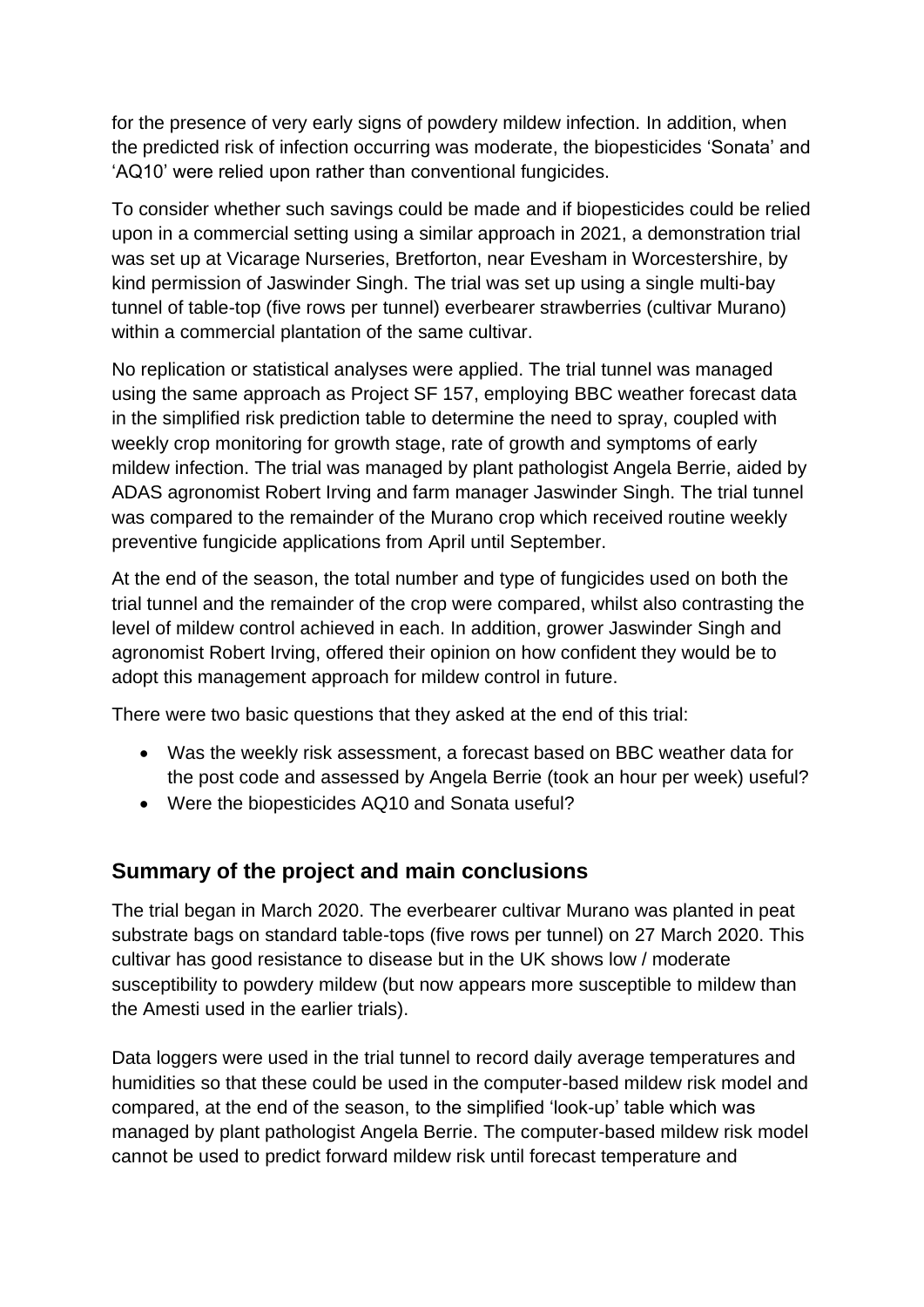humidity data is available to input. Data loggers in the tunnel only provide historic weather information.

Every week from the start of April until the end of September, from a remote site in Kent, Angela Berrie studied the BBC weather forecast data for the postcode for Vicarage Nurseries (WR11 7HW) for the week ahead and used the predicted average daily temperatures and relative humidities to work out the risk of strawberry powdery mildew infection occurring, using the simplified 'look-up' table below:

| Simplified Mildew risk in relation to daily average temperature |                 |                    |  |  |
|-----------------------------------------------------------------|-----------------|--------------------|--|--|
| and relative humidity                                           |                 |                    |  |  |
| <b>Condition</b>                                                |                 | <b>Mildew risk</b> |  |  |
| <b>Temperature</b>                                              | <b>Humidity</b> |                    |  |  |
| < 14                                                            | Not relevant    | Low                |  |  |
| $\geq 14$                                                       | < 82%           | <b>Moderate</b>    |  |  |
| $\geq 14$                                                       | $\geq 82\%$     | <b>High</b>        |  |  |

In addition to studying the weather forecast and calculating the risk of infection, the crop (both trial tunnel and the remainder of the crop) was monitored every week by ADAS agronomist Robert Irving and/or farm manager Jaswinder Singh. Plant pathologist Angela Berrie also visited the site to assess the crop in July, August and September. She had planned to visit once per month, but was prevented from doing so in April, May and June due to Covid-19 lockdown restrictions, preventing her from travelling from her home in Kent to Worcestershire.

#### *Decisions on the need to use a fungicide in the trial tunnel*

**Low risk:** When the mildew risk was calculated as 'low', unless any new powdery mildew lesions had been found, the decision was taken not to spray any fungicide in the early part of the season or to continue with a biopesticide once the programme had started.

**Moderate risk:** When the mildew risk was calculated as 'moderate', if no new powdery mildew lesions had been found, the decision was taken to continue with a biofungicide product. If there were any signs of new powdery mildew lesions, the decision was taken to apply a conventional fungicide.

**High risk:** When the mildew risk was calculated as 'high', the decision was taken to apply a conventional fungicide with good 'protectant' properties. If there were any signs of new powdery mildew lesions, the decision was taken to apply an additional conventional fungicide with 'eradicant' properties, such as potassium bicarbonate.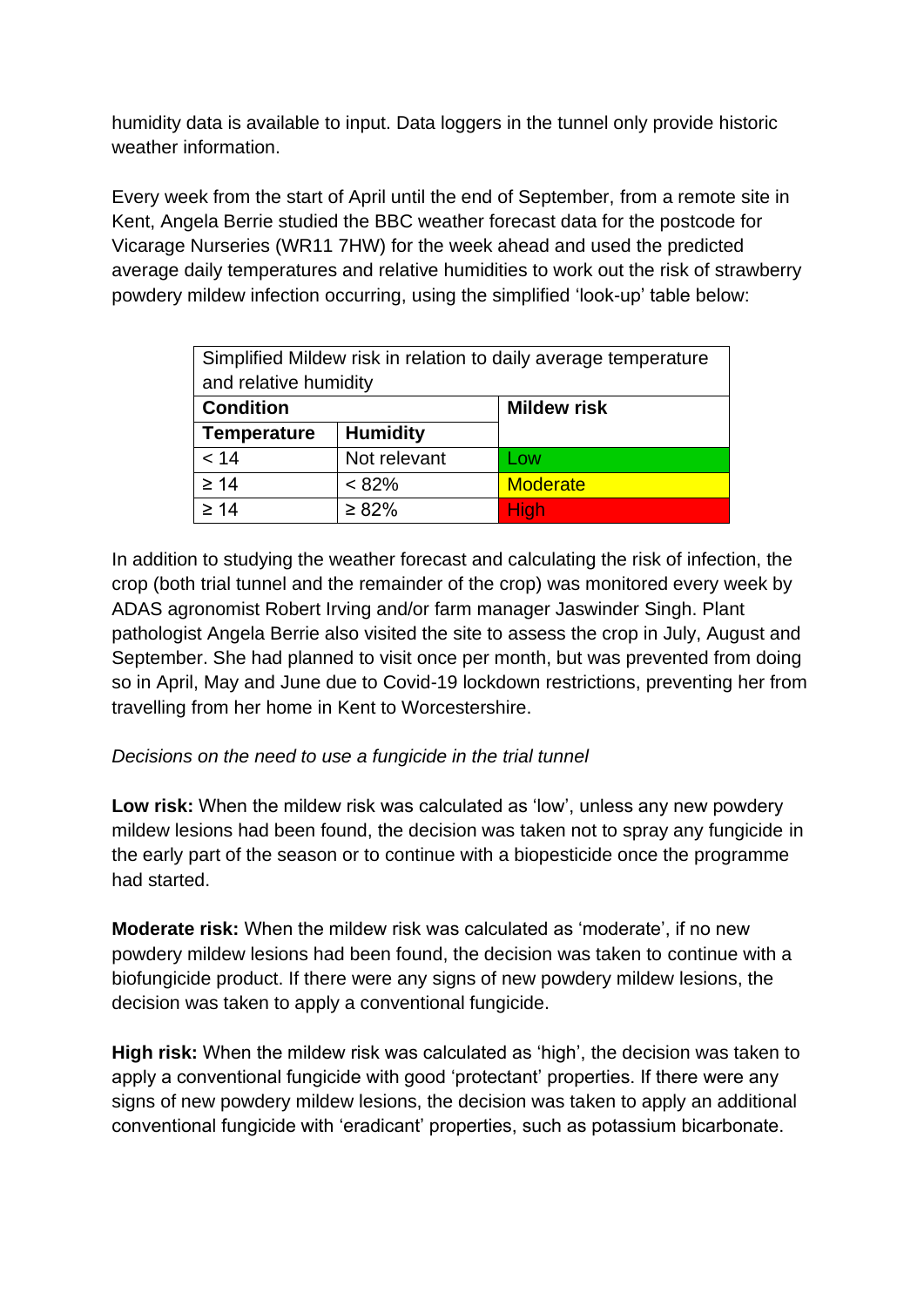#### *Decisions on the need to use a fungicide in the remainder of the plantation*

In the remainder of the plantation, a routine prophylactic fungicide spray programme was applied every week from 25 April until 16 October, under the recommendation of ADAS agronomist Robert Irving and in line with mildew management on other everbearers on the rest of the farm business.

#### *Choice of fungicide sprays*

In the trial tunnel, when a biopesticide was used, a choice was made between Sonata (*Bacillus pumilus*) and AQ10 (*Ampelomyces quisqualis*). Sonata was kindly donated free of charge to the trial by Bayer UK. AQ10 was kindly donated free of charge to the trial by Fargro.

Choice of other biopesticides and conventional fungicides used in both the trial tunnel and remainder of the plantation came from lists provided in Tables 2 and 3 in the Science Section of this report.

All products were applied as foliar sprays by the farm using an air-assisted Berthoud sprayer at 1,000 L/ha. Both Sonata and AQ10 were used at the label rates. A wetter was not included as neither label nor their associated product support claimed a decisive benefit of doing so.

#### *Summary of results*

The risk of infection at the site was generally low in April and May. From early June, the risk started to increase and remained moderate to high until October. Interestingly, the risk determined from the computer-based model, run using the data loggers in the field, especially when conditions initially became favourable in June, agreed closely with those determined from the 'look-up' table and the BBC weather forecast.

The first treatment to the trial tunnel was delayed until 10 June, whereas treatments to the remainder of the crop were applied at around 7-10 day intervals from 25 April. After 10 June, treatments were applied to the trial tunnel at 7-15 day intervals in response to a continued mildew risk, mainly at moderate to high levels, based on the weather and on the incidence of new mildew lesions found in the trial tunnel (see images below.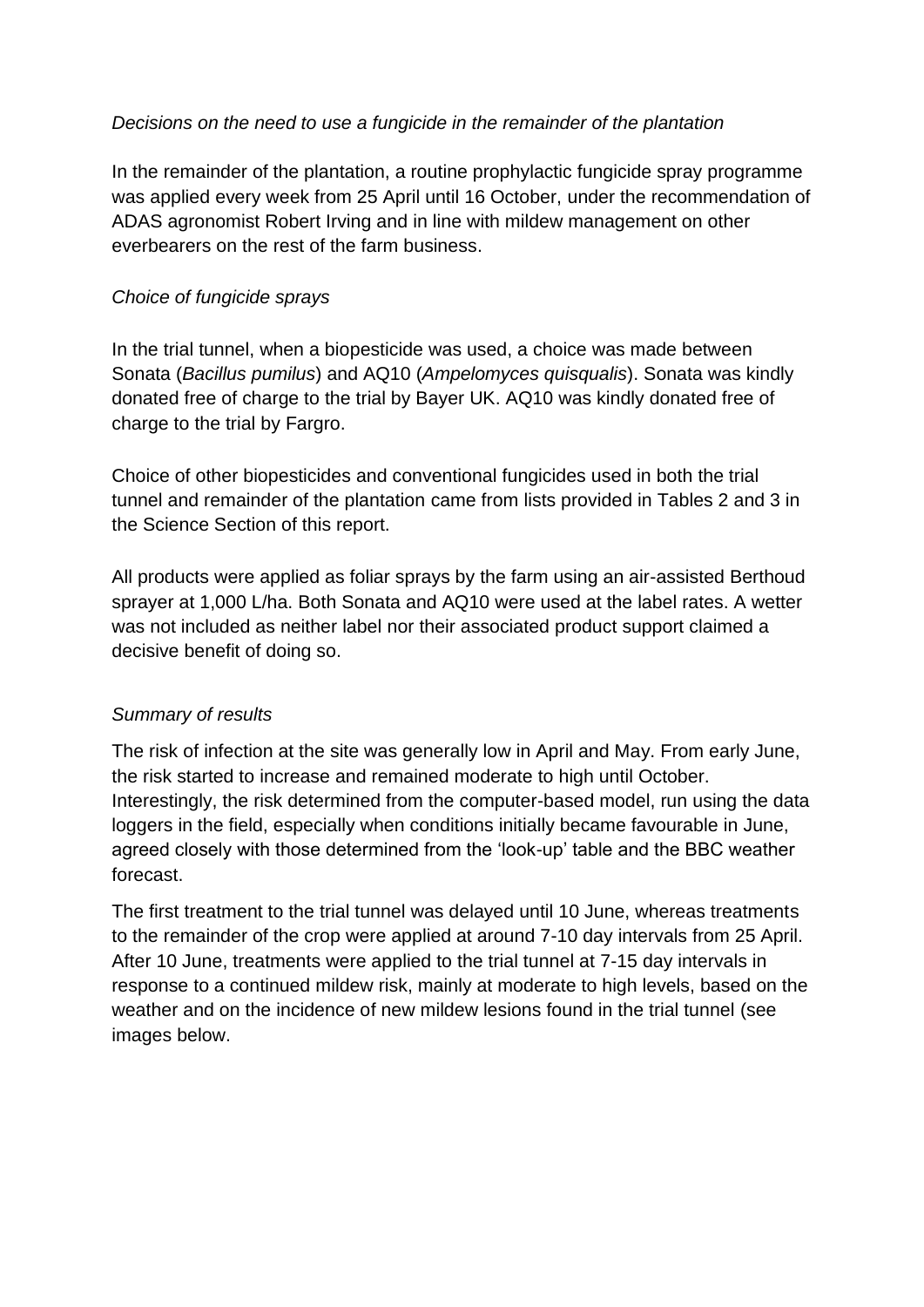



**New mildew lesion on underside of leaf** Mildew colonising seeds on Murano fruit

In the trial tunnel, a total of 19 products were applied between 10 June and 16 October, 11 of which were conventional fungicides and eight biopesticides. In contrast in the remaining crop, a total of 40 products, most of which were conventional fungicides, were applied.

**Mildew lesions were first identified in the trial tunnel in mid-June, when no visible mildew was present in the remainder of the crop. By mid-July, the mildew incidence in the trial tunnel was high and it was treated with potassium bicarbonate and weekly applications of conventional fungicides.** By late July, both the trial tunnel (92% of leaves) and the remainder of the crop (70% of leaves) had visible symptoms of mildew. The control measures used in both successfully reduced mildew symptoms. By September, symptoms were negligible in both. Images of the mildew symptoms seen are found in Figures 3 to 7 at the end of the Science Section of this report.

Full details of how the trial was managed, how decisions on spraying choice were made, the treatments applied, along with more information, can be found in the Science Section of this report. Key information is presented in:

- Table 4: Criteria for mildew management decisions
- Table 6: Action calendar and example in Appendix
- Table 7: Trial diary showing weather forecast for week ahead from BBC and identified risk
- Table 8: Treatments applied to trial tunnel and remaining plantation at Vicarage Nurseries in 2020

#### *Grower and agronomist's views and findings*

A useful summary on what the grower Jaswinder Singh and ADAS agronomist Robert Irving learnt from the trial is listed in the Headlines listed at the top of this report. A more comprehensive summary of their views and findings are also included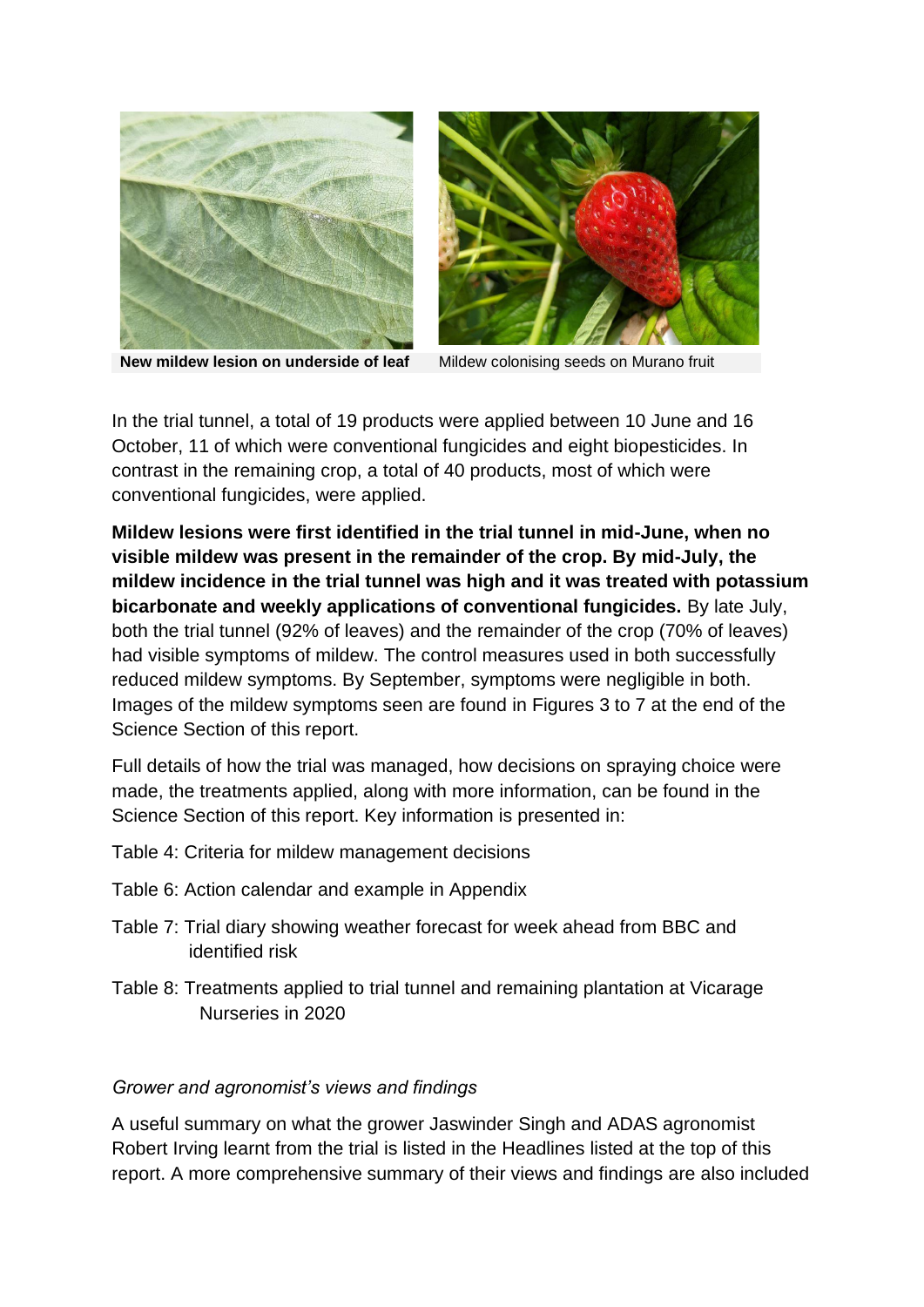in the Science Section of this report under the heading: *'End of season views by the grower and advisor'*.

### *Conclusions on what we learnt from this demonstration trial*

- The key to success of this management approach to powdery mildew in everbearer strawberry is having the skill and experience to detect the first mildew lesions early.
- The previous work on Amesti showed it to be highly susceptible to mildew on flowers and fruits but less so on leaves. In contrast in this work, Murano appears to be more susceptible to leaf infection and was more susceptible than the farm staff had anticipated.
- In both Project SF 157 (using Amesti) and in this demonstration trial (using Murano), temperature and humidity criteria for mildew infection were not reached until June, allowing early sprays for mildew protection in April and May to be omitted.
- The predicted risk of infection calculated from the simplified 'look-up' table using BBC weather forecasts, agreed closely with the computer-based NIAB EMR model using data from loggers in the tunnel. However, the trial tunnel was well ventilated from the outset. Had it been sealed from the time of planting, then tunnel conditions would have differed more widely from the outside weather forecast and the risk based on the simplified 'look-up' table would need to have been adjusted.
- **Conditions favourable for mildew started to develop in the week beginning 1 June. The risk was deemed to be minimal so the first spray in the trial tunnel was not advised until the following week when favourable conditions had increased. This approach had been successful with the cultivar Amesti but with the greater susceptibility observed with Murano, sprays should have started a week earlier. This probably accounted for the rapid development of mildew in the trial tunnel in June and July. Had the first spray been applied one week earlier, the mildew may not have developed so rapidly.**
- The conventional fungicides applied to the trial tunnel successfully dealt with this early epidemic, reducing mildew incidence by August and September.
- Mildew incidence in the remainder of the plantation (routine spray programme) was low to moderate in July, but significantly lower than in the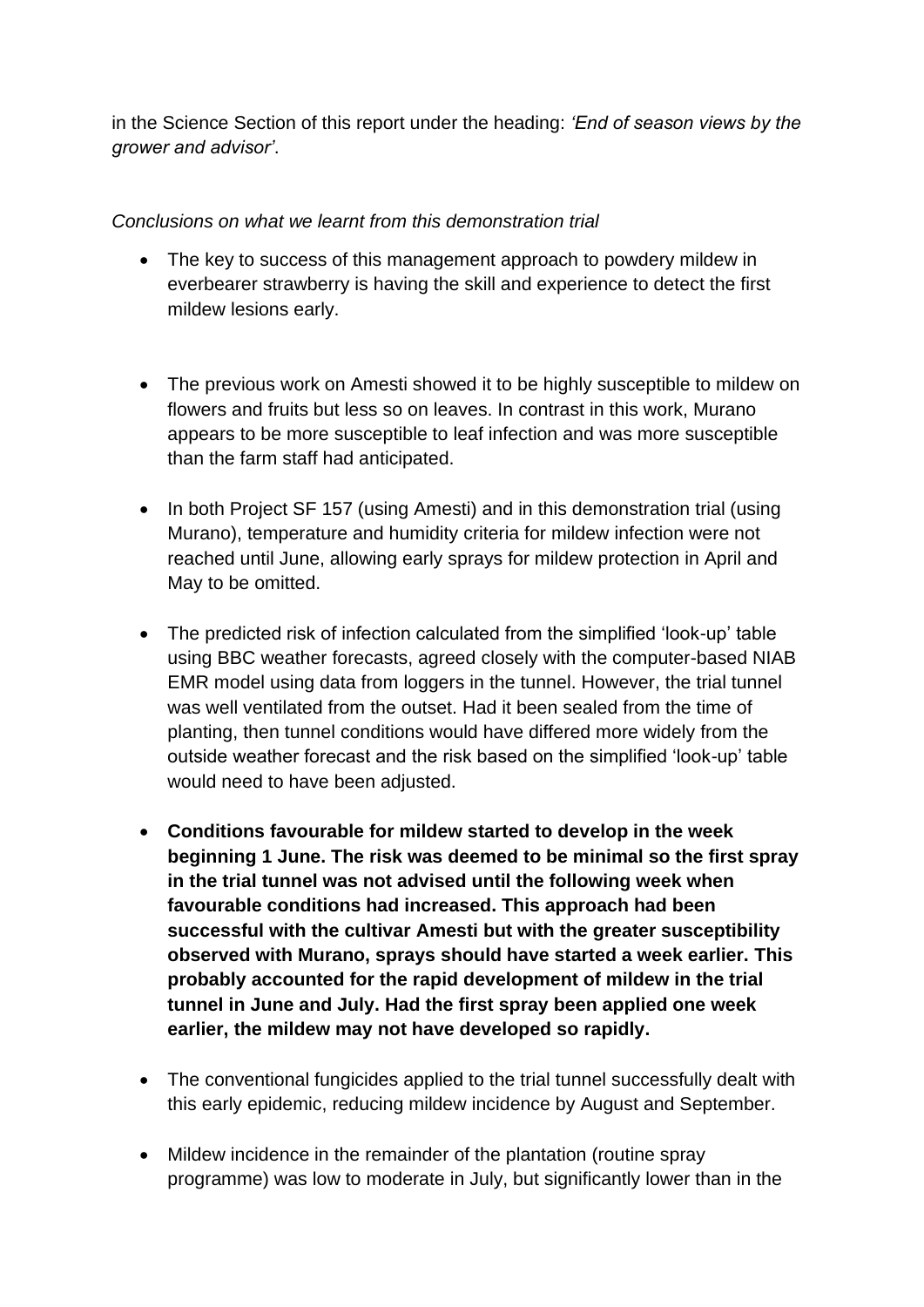trial tunnel, demonstrating that these conventional products were effective at controlling the mildew.

- The trial tunnel received less than 50% of the products applied to the routine tunnel and almost half of the products applied were biopesticides.
- We have demonstrated that this managed approach to mildew control in protected everbearer strawberries employing a simplified risk model using BBC weather data and a 'look-up' table, can work effectively on a commercial strawberry farm. However, if using this managed approach, don't be too optimistic when making judgements on the risk of infection. Err on the cautious side and be prepared to start spray programmes as soon as temperatures and humidity start to increase.
- If the predicted mildew risk is 'low' then control can be based on biopesticides such as Sonata and AQ10, but intervention is required with conventional fungicides if symptoms of mildew develop and/or predicted mildew risk increases from low to 'moderate' or 'high'.
- Crucial to success are detecting mildew symptoms early and starting the spray programme at the appropriate risk in relation to the susceptibility of the strawberry cultivar used.

# **Financial benefits**

In Project SF 157 where the same management approach to strawberry powdery mildew control was followed, both replicated trials at NIAB EMR and a demonstration trial on a commercial farm in 2018 demonstrated the ability to reduce fungicide inputs where treatments used for SPM and fungal rots were based on the simplified 'look-up' table using BBC weather data to predict the risk of mildew infection, compared to a routine or standard farm programme. The results were confirmed in the replicated trial at NIAB EMR in 2019. In both cases in 2018, cost savings were made (£699 /ha and £443 /ha respectively) with no adverse effects on yield, fruit quality or rot incidence. In this demonstration trial, where this management approach reduced fungicide use by half compared to a routine 7-day spray programme, similar savings would have been achieved.

In this on-farm assessment, the use of the management system resulted in a saving of four sprays by delaying the start of the spray programme until weather conditions were favourable. Overall, the trial tunnel received less than 50% of the products applied to the routine tunnel and almost half of the products applied were biofungicides. However, in this study the incidence of powdery mildew was higher in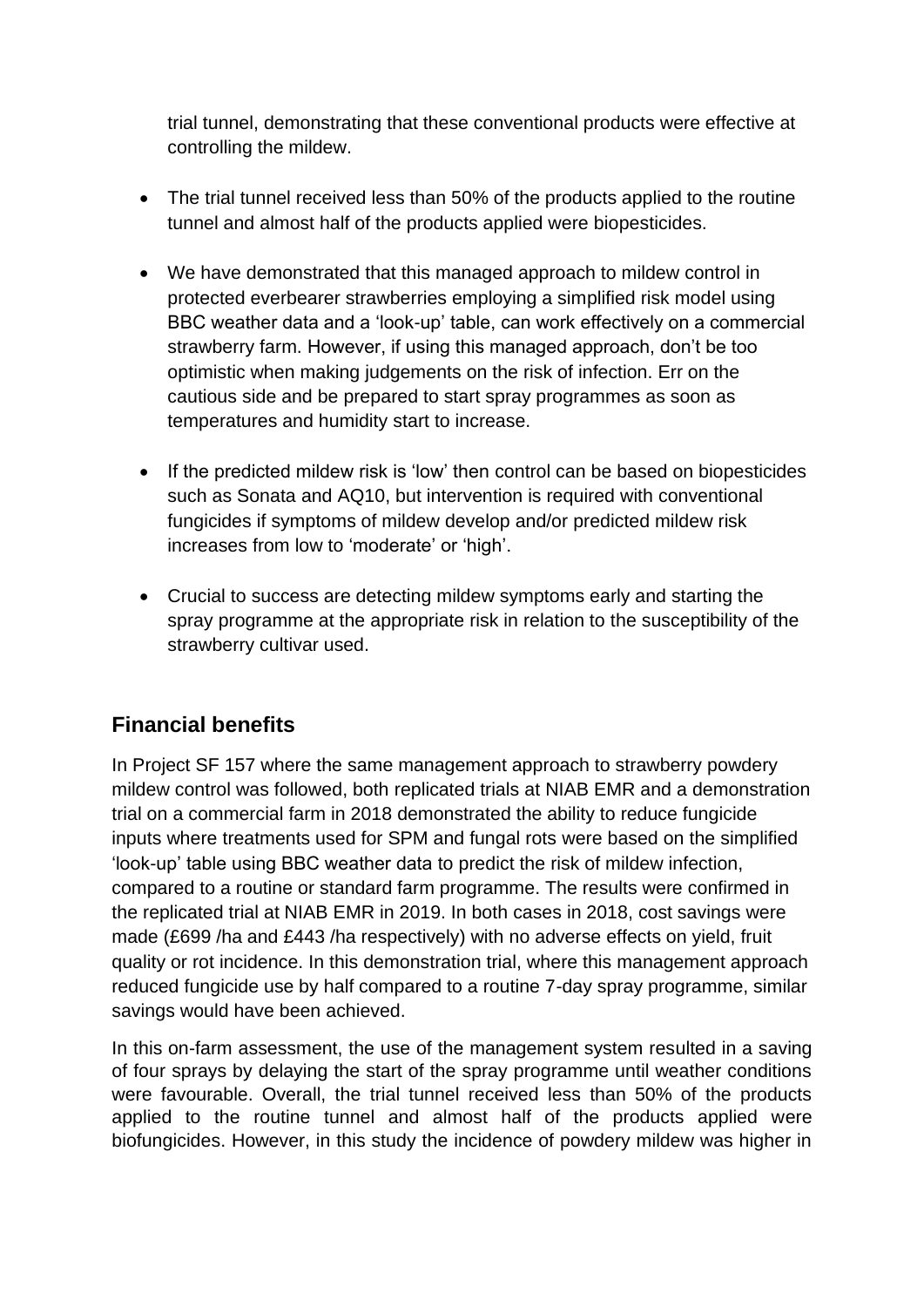the trial tunnel at the start of harvest with obvious consequences in loss of crop and fruit quality and this must be considered in the overall cost savings.

| Simplified Mildew risk in relation to daily average temperature |                 |                    |  |  |
|-----------------------------------------------------------------|-----------------|--------------------|--|--|
| and relative humidity                                           |                 |                    |  |  |
| <b>Condition</b>                                                |                 | <b>Mildew risk</b> |  |  |
| <b>Temperature</b>                                              | <b>Humidity</b> |                    |  |  |
| < 14                                                            | Not relevant    | Low                |  |  |
| $\geq 14$                                                       | $< 82\%$        | <b>Moderate</b>    |  |  |
| $\geq 14$                                                       | $\geq 82\%$     | <b>High</b>        |  |  |

### **Action points for growers**

- You can create a simplified powdery mildew risk model using BBC weather forecast data and the 'look-up' table above to dictate whether to spray or not. Each day is assessed to its risk category using the criteria in the table. The entire week of cumulative seven days is then estimated as a low, moderate or high-risk week.
- Monitor the crop closely at least once a week and switch to conventional products immediately the tiniest specks of mildew hyphae are seen.
- Always start the spray programme on the early side and always aim for excellent crop coverage.
- Use biopesticides when the risk is 'low' and there are no visual symptoms of mildew lesions. Sonata and AQ10 can be used at the label rates with no wetters. Biopesticides are protectant, not eradicant. Our experience in project SF157 indicates that Sonata and AQ10 worked best when used in blocks of treatments rather than alternating sprays. AQ10 is not compatible with many fungicides (check label), whereas Sonata, being a bacterial product, is compatible with most fungicides.
- Moderate and high risks need conventional mildew products, instead of biopesticides for reliable control.
- Be prepared to use a weekly programme of conventional mildewcides to guarantee reliable control through the whole season as necessary. There was a serious outbreak of mildew when the biopesticides were used too optimistically in this demonstration trial.